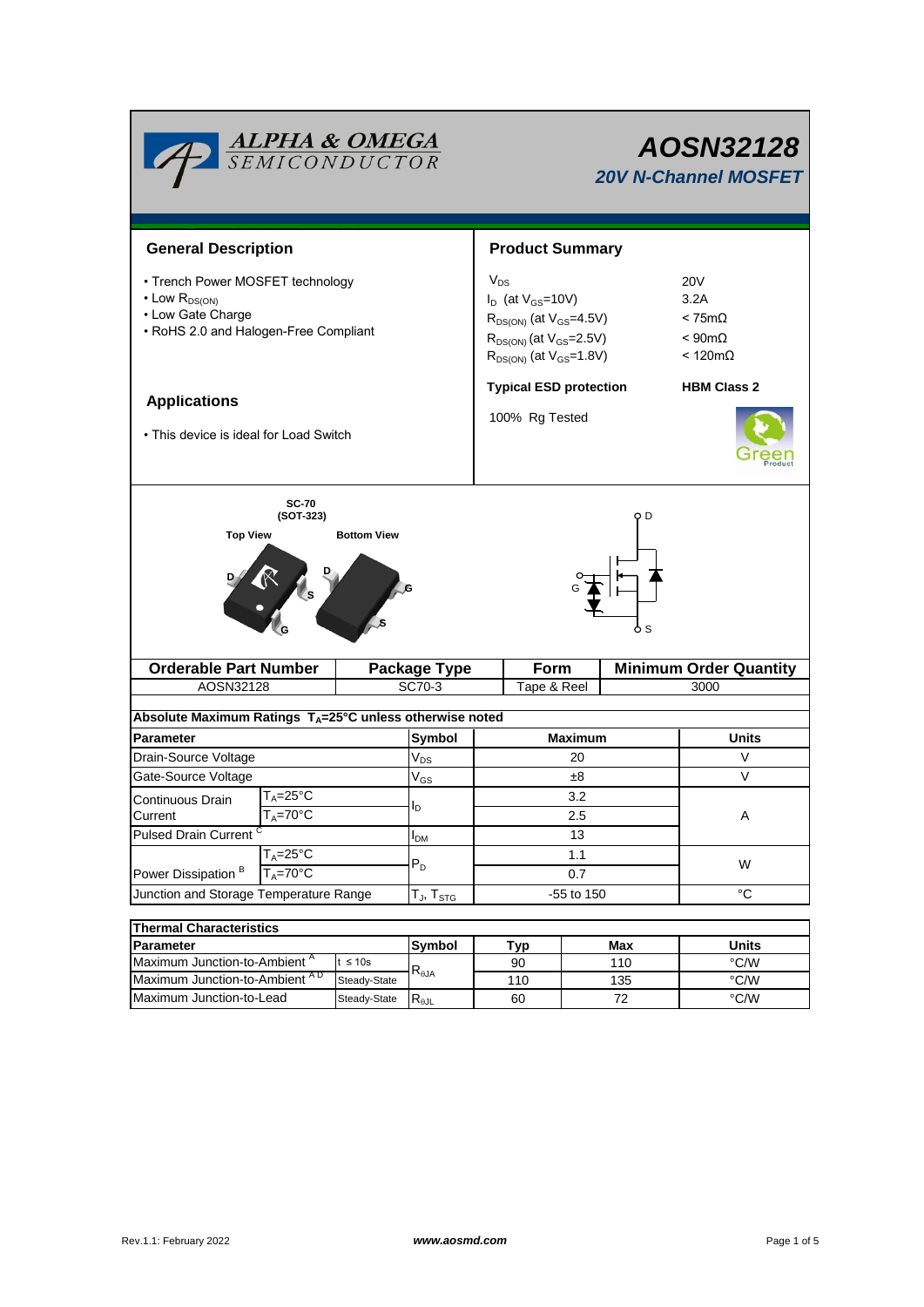

#### **Electrical Characteristics (TJ=25°C unless otherwise noted)**

| Symbol                     | Parameter                             | <b>Conditions</b>                                              |                    | Min  | <b>Typ</b> | Max | <b>Units</b> |  |  |  |  |  |  |
|----------------------------|---------------------------------------|----------------------------------------------------------------|--------------------|------|------------|-----|--------------|--|--|--|--|--|--|
| <b>STATIC PARAMETERS</b>   |                                       |                                                                |                    |      |            |     |              |  |  |  |  |  |  |
| <b>BV</b> <sub>DSS</sub>   | Drain-Source Breakdown Voltage        | $I_D = 250 \mu A$ , $V_{GS} = 0V$                              |                    | 20   |            |     | $\vee$       |  |  |  |  |  |  |
| $I_{DSS}$                  | Zero Gate Voltage Drain Current       | $V_{DS}$ =20V, $V_{GS}$ =0V                                    |                    |      |            | 1   | μA           |  |  |  |  |  |  |
|                            |                                       |                                                                | $T_{\rm J}$ =55°C  |      |            | 5   |              |  |  |  |  |  |  |
| $I_{GSS}$                  | Gate-Body leakage current             | $V_{DS} = 0V$ , $V_{GS} = \pm 8V$                              |                    |      |            | ±10 | μA           |  |  |  |  |  |  |
| $V_{GS(th)}$               | Gate Threshold Voltage                | V <sub>DS</sub> =V <sub>GS.</sub> I <sub>D</sub> =250µA        |                    | 0.4  | 0.85       | 1.3 | V            |  |  |  |  |  |  |
| $R_{DS(ON)}$               | Static Drain-Source On-Resistance     | $V_{GS} = 4.5V$ , $I_{D} = 3.2A$                               |                    |      | 55         | 75  | $m\Omega$    |  |  |  |  |  |  |
|                            |                                       |                                                                | $T_{\rm J}$ =125°C |      | 75         | 102 |              |  |  |  |  |  |  |
|                            |                                       | $V_{GS}$ =2.5V, $I_D$ =3A                                      |                    |      | 66         | 90  | $m\Omega$    |  |  |  |  |  |  |
|                            |                                       | $V_{GS} = 1.8V, I_D = 1A$                                      |                    |      | 86         | 120 | $m\Omega$    |  |  |  |  |  |  |
| $g_{FS}$                   | <b>Forward Transconductance</b>       | $V_{DS} = 5V$ , $I_D = 3.2A$                                   |                    |      | 13         |     | S            |  |  |  |  |  |  |
| $V_{SD}$                   | Diode Forward Voltage                 | $IS=1A, VGS=0V$                                                |                    | 0.75 | 1          | V   |              |  |  |  |  |  |  |
| lls                        | Maximum Body-Diode Continuous Current |                                                                |                    | 1.5  | A          |     |              |  |  |  |  |  |  |
|                            | <b>DYNAMIC PARAMETERS</b>             |                                                                |                    |      |            |     |              |  |  |  |  |  |  |
| $\mathbf{C}_{\text{iss}}$  | Input Capacitance                     |                                                                |                    |      | 190        |     | рF           |  |  |  |  |  |  |
| $\mathbf{C}_{\text{oss}}$  | Output Capacitance                    | $V_{GS}$ =0V, $V_{DS}$ =10V, f=1MHz                            |                    |      | 30         |     | рF           |  |  |  |  |  |  |
| $C_{\rm rss}$              | Reverse Transfer Capacitance          |                                                                |                    | 23   |            | рF  |              |  |  |  |  |  |  |
| $R_{g}$                    | Gate resistance                       | $f = 1$ MHz                                                    | 4                  | 8    | 12         | Ω   |              |  |  |  |  |  |  |
|                            | <b>SWITCHING PARAMETERS</b>           |                                                                |                    |      |            |     |              |  |  |  |  |  |  |
| $Q_g(4.5V)$                | <b>Total Gate Charge</b>              | $V_{GS}$ =4.5V, $V_{DS}$ =10V,<br>$ID=3.2A$                    |                    |      | 2.2        | 6   | nC           |  |  |  |  |  |  |
| $\mathsf{Q}_{\text{gs}}$   | Gate Source Charge                    |                                                                |                    |      | 0.2        |     | nC           |  |  |  |  |  |  |
| $\mathsf{Q}_{\mathsf{gd}}$ | Gate Drain Charge                     |                                                                |                    |      | 0.6        |     | nС           |  |  |  |  |  |  |
| $t_{D(0n)}$                | Turn-On DelayTime                     |                                                                |                    |      | 5.5        |     | ns           |  |  |  |  |  |  |
| $t_{r}$                    | Turn-On Rise Time                     | $V_{GS}$ =4.5V, $V_{DS}$ =10V, R <sub>1</sub> =3.12 $\Omega$ , |                    | 6    |            | ns  |              |  |  |  |  |  |  |
| $t_{D(off)}$               | Turn-Off DelayTime                    | $R_{\text{GEN}} = 3\Omega$                                     |                    |      | 21.5       |     | ns           |  |  |  |  |  |  |
| $\mathbf{t}_\text{f}$      | <b>Turn-Off Fall Time</b>             |                                                                |                    | 5    |            | ns  |              |  |  |  |  |  |  |
| $\mathfrak{t}_{\text{rr}}$ | Body Diode Reverse Recovery Time      | $I_F = 3.2A$ , di/dt=300A/ $\mu$ s                             |                    | 3.7  |            | ns  |              |  |  |  |  |  |  |
| $Q_{rr}$                   | Body Diode Reverse Recovery Charge    | $I_F = 3.2A$ , di/dt=300A/us                                   |                    |      | 1.7        |     | nC           |  |  |  |  |  |  |

A. The value of R<sub>0JA</sub> is measured with the device mounted on 1in<sup>2</sup> FR-4 board with 2oz. Copper, in a still air environment with T<sub>A</sub> =25°C. The value in any given application depends on the user's specific board design.

B. The power dissipation  ${\sf P}_{\sf D}$  is based on  ${\sf T}_{\sf J(MAX)}$ =150 $^\circ\,$  C, using  $\leqslant$  10s junction-to-ambient thermal resistance.

C. Repetitive rating, pulse width limited by junction temperature T $_{\rm J(MAX)}$ =150°C. Ratings are based on low frequency and duty cycles to keep

 $initialT = 25^\circ$  C.

D. The R<sub>eJA</sub> is the sum of the thermal impedance from junction to lead R<sub>eJL</sub> and lead to ambient.<br>E. The static characteristics in Figures 1 to 6 are obtained using <300µs pulses, duty cycle 0.5% max.<br>F. These curves ar

2oz. Copper, assuming a maximum junction temperature of T<sub>J(MAX)</sub>=150°C. The SOA curve provides a single pulse rating.

APPLICATIONS OR USES AS CRITICAL COMPONENTS IN LIFE SUPPORT DEVICES OR SYSTEMS ARE NOT AUTHORIZED. AOS DOES NOT ASSUME ANY LIABILITY ARISING OUT OF SUCH APPLICATIONS OR USES OF ITS PRODUCTS. AOS RESERVES THE RIGHT TO MAKE CHANGES TO PRODUCT SPECIFICATIONS WITHOUT NOTICE. IT IS THE RESPONSIBILITY OF THE CUSTOMER TO EVALUATE SUITABILITY OF THE PRODUCT FOR THEIR INTENDED APPLICATION. CUSTOMER SHALL COMPLY WITH APPLICABLE LEGAL REQUIREMENTS, INCLUDING ALL APPLICABLE EXPORT CONTROL RULES, REGULATIONS AND LIMITATIONS.

AOS' products are provided subject to AOS' terms and conditions of sale which are set forth at: http://www.aosmd.com/terms\_and\_conditions\_of\_sale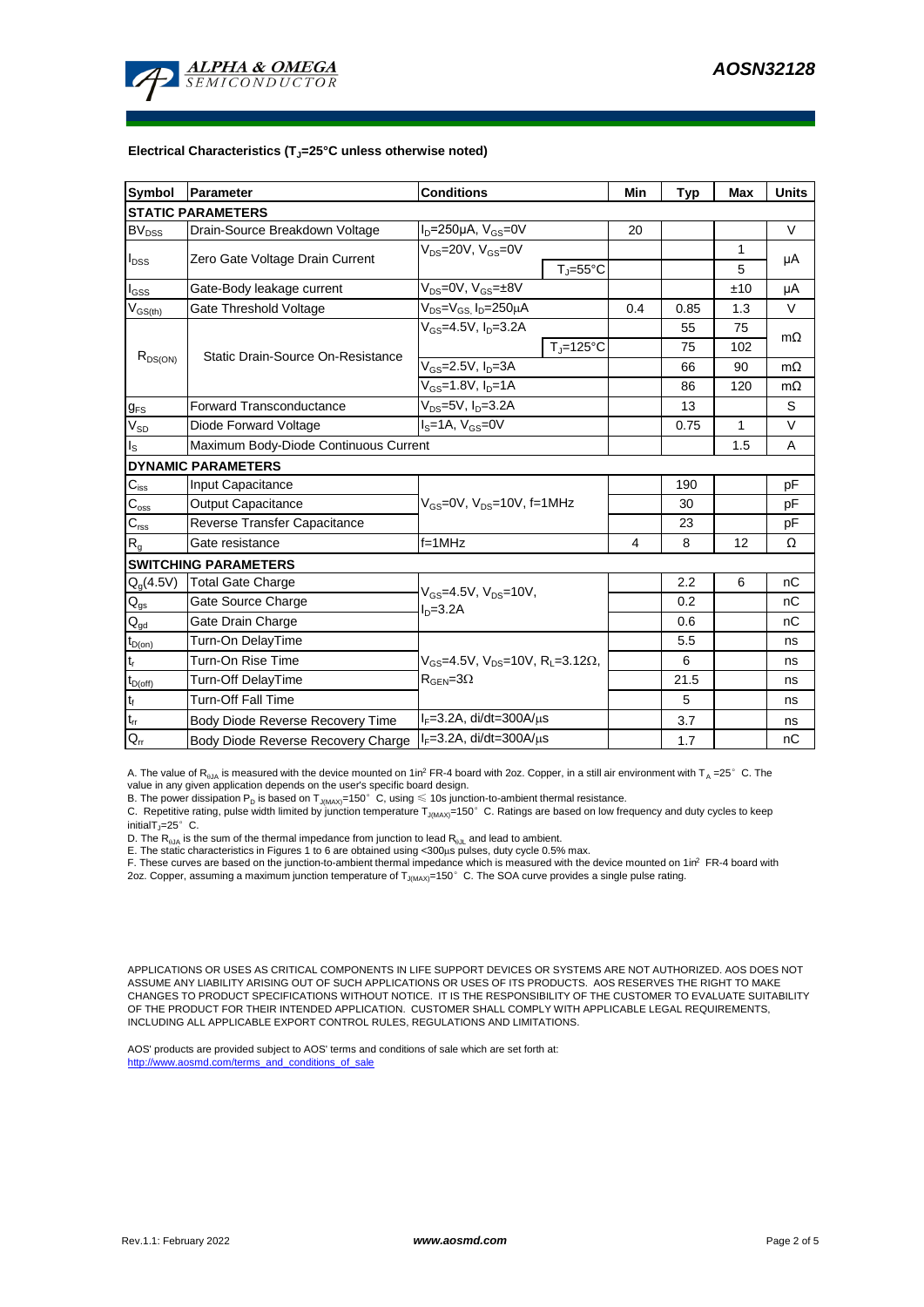

### **TYPICAL ELECTRICAL AND THERMAL CHARACTERISTICS**

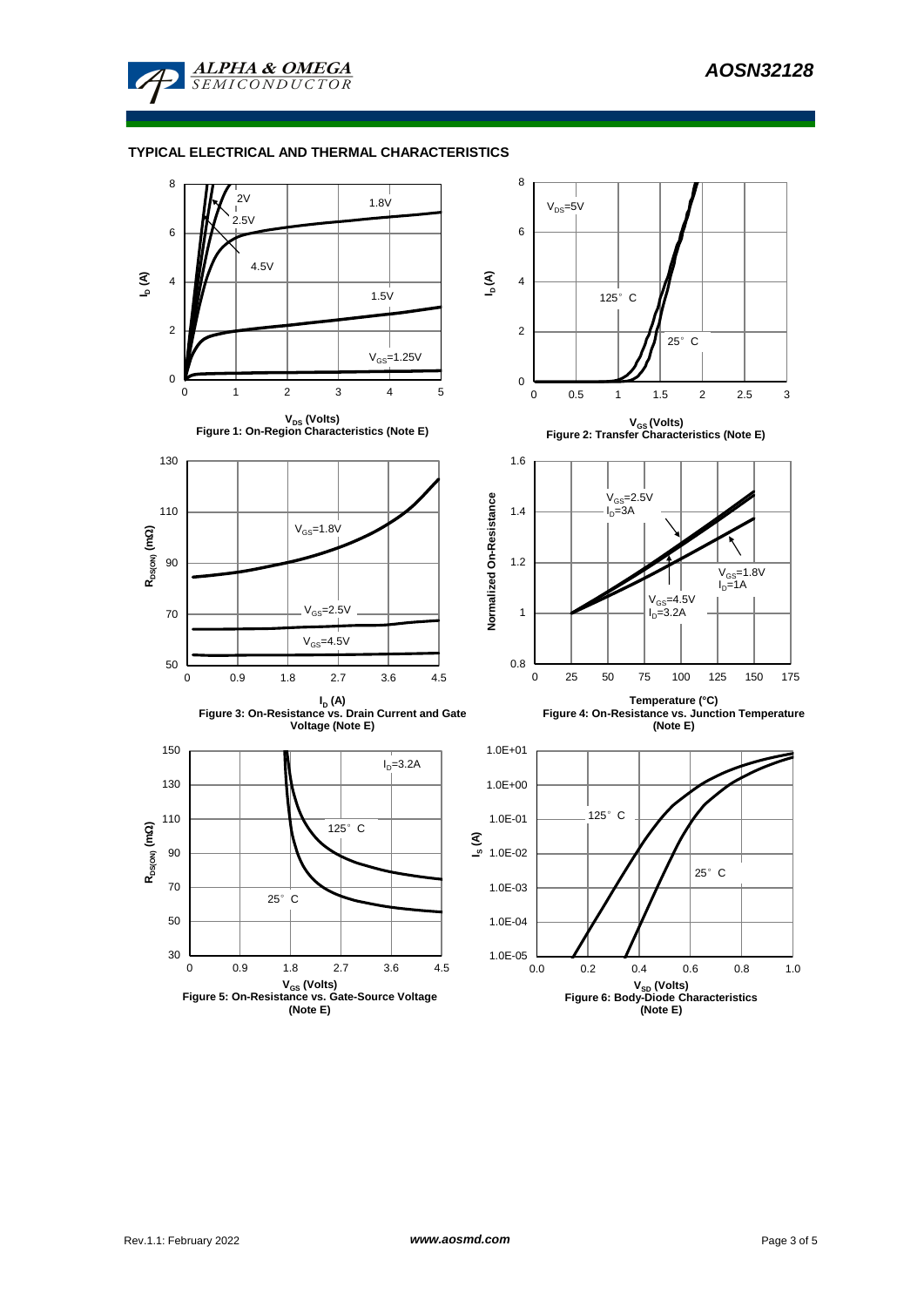

### **TYPICAL ELECTRICAL AND THERMAL CHARACTERISTICS**



**Pulse Width (s) Figure 11: Normalized Maximum Transient Thermal Impedance (Note F)**